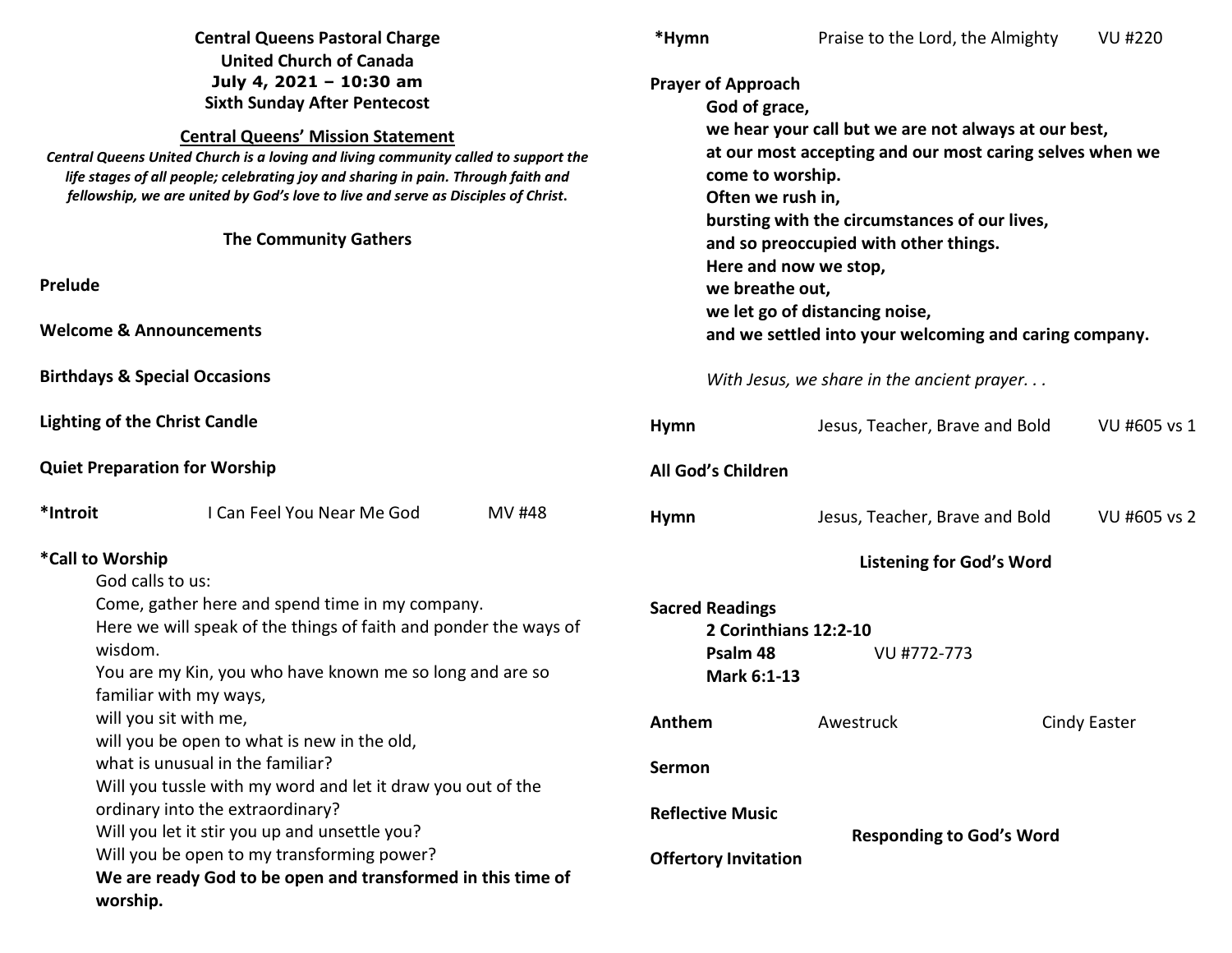| <b>Offertory</b> |
|------------------|
|------------------|

**Offering MV** #191

# **\*Presentation of Offering**

## **\*Offertory Prayer**

**We give these gifts freely and without conditions, may they flow into the world, even into places we would not particularly choose, and bring transformation and nourishment to all those in need. Amen** 

## **Prayers of Thanksgiving and Intercession**

| *Hymn     | We Shall Go Out with Hope of Resurrection | VU #586 |
|-----------|-------------------------------------------|---------|
| *Blessing |                                           |         |

\***Choral Benediction** When You Walk from Here VU #298 x3

#### **Postlude**

 **\*** Please stand as you are able

**Ministers All of us ClergyClergy Rev Greg Davis**<br>**Office Hours Tuesdav.** Wedn Tuesday, Wednesday & Thursday 9 am – 12 pm Office Phone 902-964-2291 Email minister@cquc.ca

#### **Ministry of Music**

 **Kirk Neville**Website https://cquc.ca/index.htm Phone 902-786-9222 Email nevillevurry1@hotmail.com

#### **Church Office**

**Office Hours** 

Wednesday & Thursday 9 am – 12 pm Phone 902-964-2221 Email office@cquc.ca

**A Warm Welcome to All** – We are delighted you've joined us. May God's word today strengthen your faith, inspire curiosity and learning, and motivate your service of others. All are welcome.

**Today's Bulletins** are placed in loving memory of Herbert Schnurr. Lovingly remembered by daughter, Mo Prouse.

## **Life and Work of Our Church**

 **Greg's Office Hours:** Tuesday, Wednesday and Thursday from 9 am – 12 pm. If anyone is in the hospital or would like a visit from Greg, please call him at 902-964-2291. If you wish to meet with Greg outside the scheduled hours, please call 902-964-2291 or email minister@cquc.ca for an appointment.

**FundScrip** –Next order date will be July 11<sup>th</sup>. You can reach Janet by email (jhowes1969@gmail.com) or by phone (902-393-1527). Ordering will be every 2 weeks. E-transfers accepted. June's Promotions: Swiss Chalet/Montana's – 7%; Old Navy/Gap – 8%.

**In-Church Services:** Registration is **required**. To register, please call 902-964-2221 or email office@cquc.ca. Masks **are required**. If you are registering **after 12 pm Thursday**, please text or call Velda at 902-940- 7674.

**E-Transfers** – Central Queens United Church is set up to accept E-Transfers. If you wish to give your offerings through E-Transfer, please send via email to veldabertram@gmail.com.

**Central Queens Emmaus Walkers** – Central Queens Emmaus Walkers will be taking a break over the summer. See you in September!!

**Weekly Bulletins** can be sponsored by you in celebration or remembrance of a loved one. There is a signup sheet on the table at the back of the sanctuary. Cost is \$20.00.

**Food Bank** –Please remember to continue your support for the Food Bank with non-perishable food items. You can drop them off any Sunday or during the week in the wooden box at the church entrance.